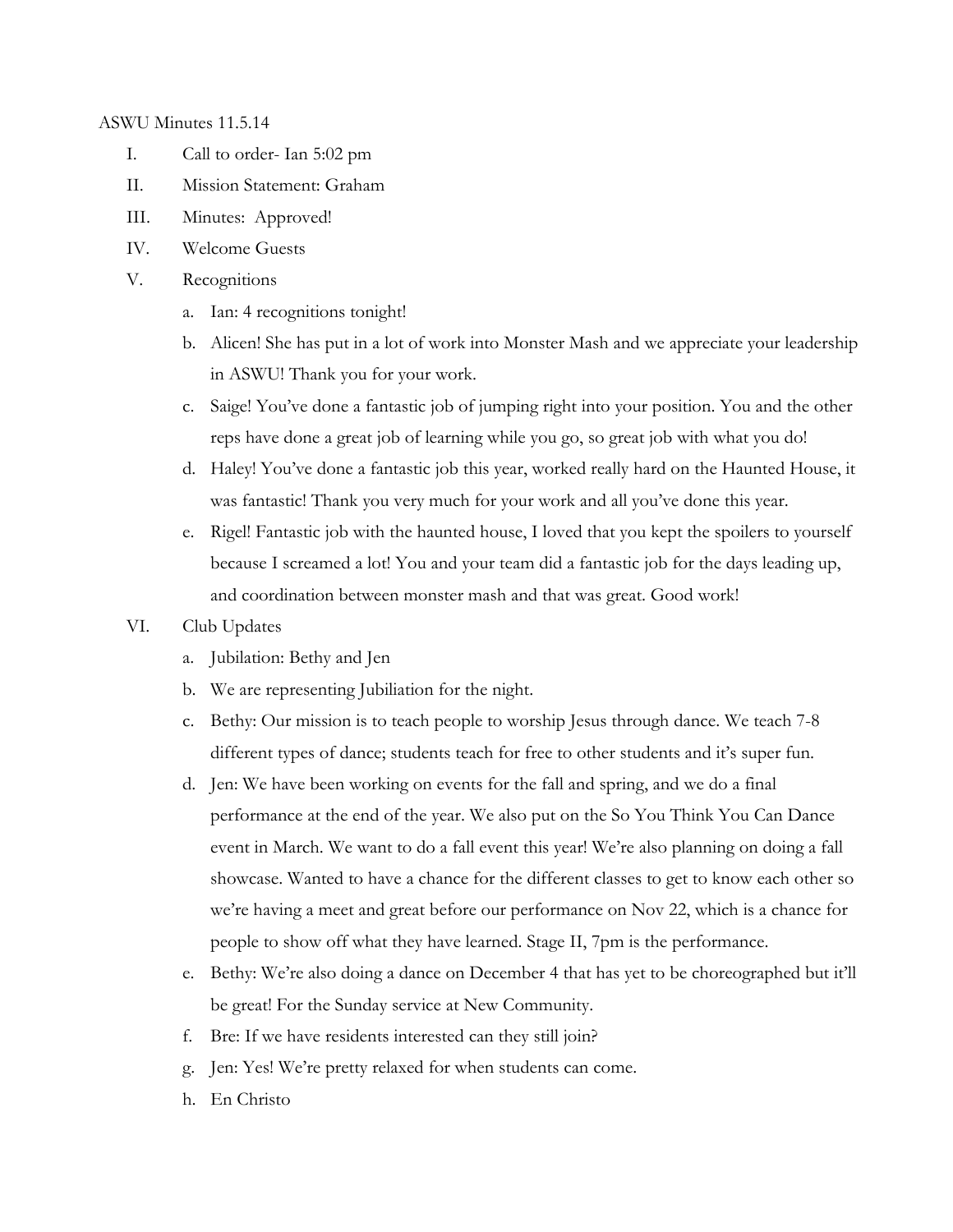i. Did not attend the meeting

VII. Speaker:

- a. Security & Break ins Jacquelyn McCord **(25 min)**
- b. Jacquelyn: I run security and I'm here to address your concerns regarding vehicle thefts and break-ins. You can ask any questions! I pulled our crime stats for beginning Aug 25. August 25 we had a theft from an unlocked vehicle, September 1 vehicle ransacked, September 14 ransacked in Duvall lot, September 18 vehicle stolen, we have video from 6:50am showing a white male in a red hoodie and a female waiting in a stolen sedan. They work in pairs, this group works in 4's, a couple males and a couple females. They arrive in stolen vehicles. They take a vehicle, and then leave. On September 20 at 4:30am we had a window smashed, and they left campus in the stolen vehicle. The vehicle they arrived in was stolen as well. Sometimes we are able to grab a plate and give it to the sheriff's department. They're not just students, these are felons in the community. October 15, 2 vehicles with window smashes. October 16 another student vehicle was stolen. We've had a total of 2 vehicles stolen from campus. Our video is horrible, it has been a source of contention for me since I got here. We need new cameras. We went camera by camera with the IT team and camera vendors last week and replaced cameras. Each camera is about \$1,000 so this will happen in phases. To address these concerns, this is a problem. We need to invest money to protect our students, and our system is outdated. We work with the police department, sometimes they can enhance video but sometimes they can't. The criminals can get a shaved key and it will open multiple vehicles. Questions?
- c. Jenna: How many security guards do we have at night?
- d. Jacquelyn: 3-7am we only have one. That's unacceptable to me, you don't have an officer working solo. It's ridiculous.
- e. Chase: Maybe the security guards could not use a security car in some cases?
- f. Jacquelyn: We do, its secret stuff. The guys that work at night, they get a facilities vehicle and they hunker down in it. They've played cat and mouse with this group a couple times, and chased them away. ETA is usually 10mins for deputies to arrive so by that time the suspects are gone. It's frustrating.
- g. Graham: What are the security guards legally allowed to do?
- h. Jacquelyn: They have no special powers. Nothing more than you guys do, we are not armed and non-commissioned. My advice for them is to be a good observer and call 911.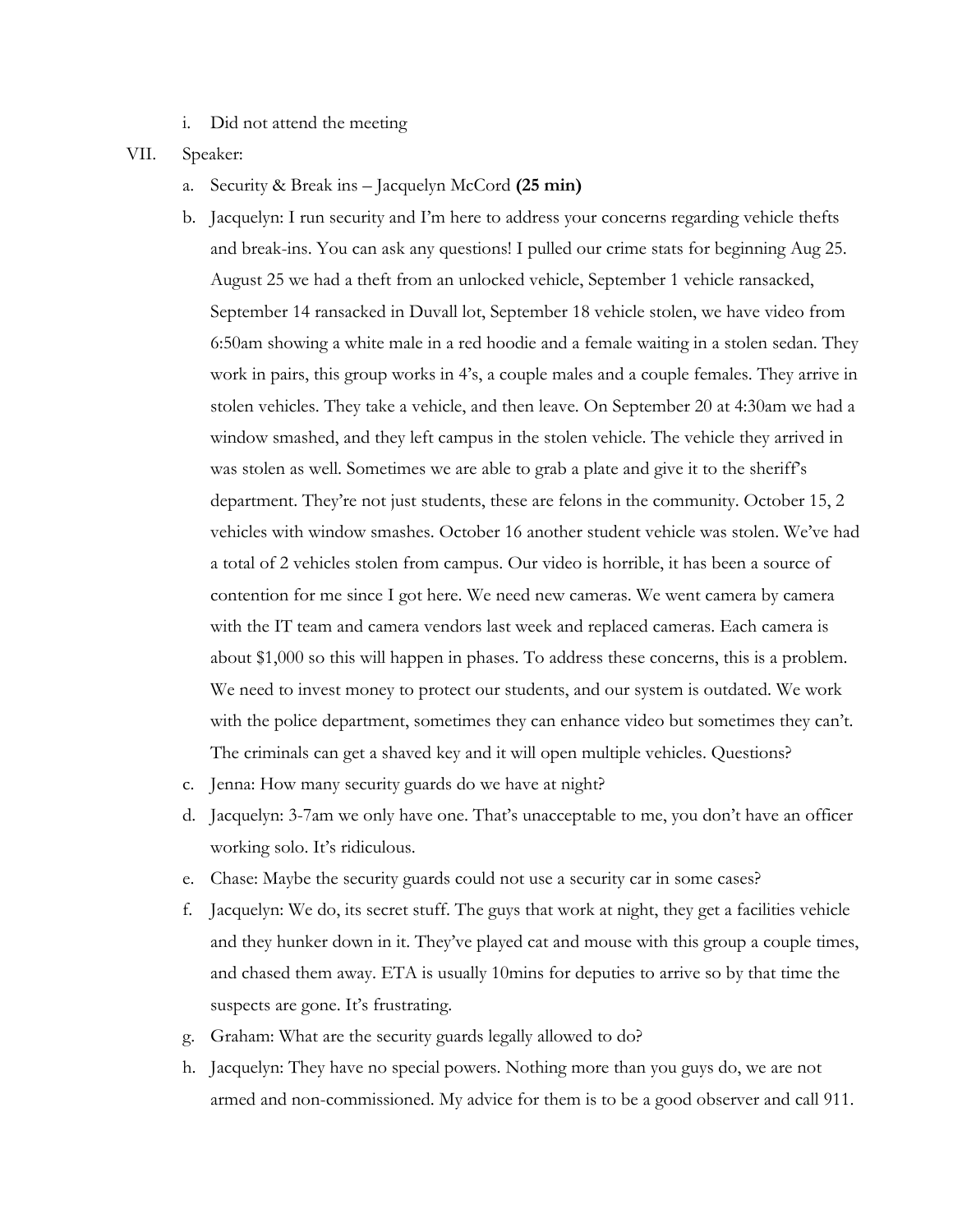- i. Lauren: Can you speak to the assault that happened a couple nights ago?
- j. Jacquelyn: That is connected to a previous off campus incident. Student victim alleged student suspect. I can't give a lot of information because its confidential, but I just recommend caution. The assault was directed at a specific group. Ladies, walk in pairs. Just keep your wits about you, don't walk alone, be smart.
- k. Eli: Where did it happen?
- l. Jacquelyn: Soccer field. There were multiple suspects involved, I think they were going for unlit, low lighting.
- m. Bre: Are there places that are safer areas places to park on campus that are safer?
- n. Jacquelyn: I would suggest parking where the lighting is better. If you have a suggestion of a place that needs lighting, send me or Chris Eichorst an email. A couple weeks ago some lights were out by Warren, so if you have a recommendation please let one of us know. Stay in lighted areas and away from the open fields. If you don't have to be out at 2:00 in the morning don't go out. If you have to walk somewhere let someone know or have a buddy.
- o. Jerrica: Is there certain things you should be telling students?
- p. Jacquelyn: Lock cars, do not leave valuables where people can see them. Lock your car, if you have a lock that doesn't work get it fixed. They use either a punch or something ceramic to get the window to shatter. Also tell security if you see someone that does not belong. Like the people stealing things in the HUB in mid August. Mid 20's, tried to look like students but had neck tattoos and dirty clothing. Take a second look. These 2 went in the HUB as a pair and stole 2 backpacks and a skateboard in the same day. They looked angry when they were doing it. People that look out of place- follow your gut. Call security.
- q. Jordan: If we were confident in we see someone break a window is it best to call 911 first?
- r. Jacquelyn: Yes, if it's a crime in progress call 911 first then call security as a second.
- s. Kaysee: I live in Ballard and sometimes lights are off near there, is it on a timer?
- t. Jacquelyn: Yes it's on a timer. If you think that they should be coming on a different time, email Chris so he knows.
- u. Ashton S: Does security offer rides home for on and off campus students?
- v. Jacquelyn: We will transport to a theme house but we're not allowed to leave campus property.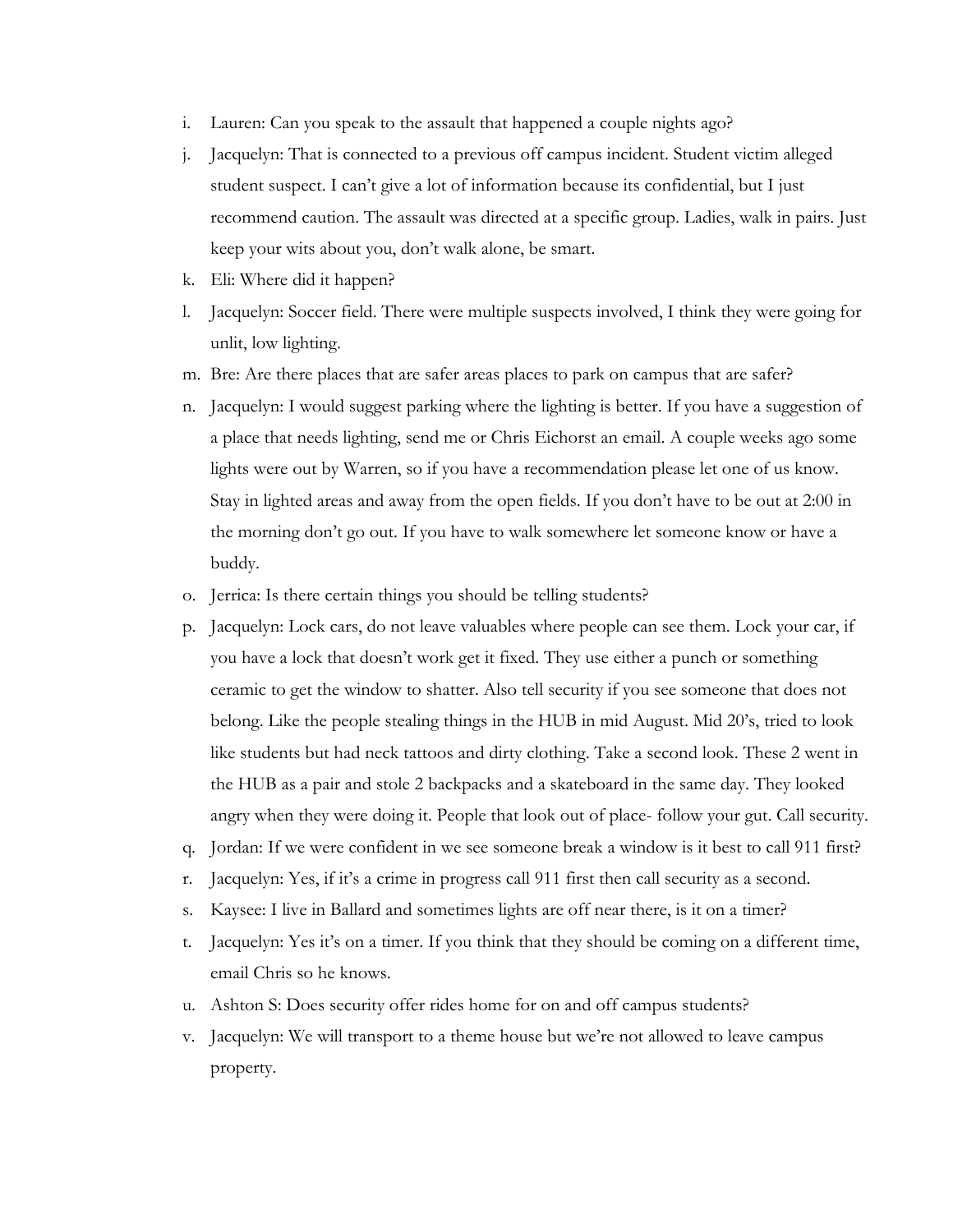- w. Katie: Wanting to know what the reason is that we don't have more security between 3- 7am?
- x. Jacquelyn: Money. I want more, we're in the process of hiring. These people doing the vehicle theft know there's only one on duty at this time.
- y. Rigel: Is there thought of doing a stakeout?
- z. Jacquelyn: We can't do that because they're felons, they're experienced and they might have weapons, etc. We are working with the sheriff's department; I might try to get them to come here when they can so they know the suspects and their vehicles. We're trying to identify them but it's frustrating. They just need to be good observers and report.
- aa. Rigel: Could we put up wanted posters?
- bb. Jacquelyn: When we identify suspects we do have the wanted posters from the sheriff's department.
- cc. Raleigh: You mentioned you're going through the cameras, what does timeline look like for acquiring another officer?
- dd. Jacquelyn: I'm looking at applications today, there's a panel of 5 of us. I want to have that person hired by December 1.
- ee. Raleigh: How many officers does Whitworth have?
- ff. Jacquelyn: 8 which is not enough.
- gg. Alma: I know other universities have at least an hour or two to explain how to be safe on campus for new students? Would you talk to student life about that?
- hh. Jacquelyn: I've offered to do that several times but it hasn't happened so if you want to help make that happen that would be great!
- ii. Danny: Is the only way to get a hold of you…generally when a student sees something they're told to talk to their RA. I'm wondering if there could be more of a hotline rather than email to security. Is there a better way to contact you other than email directly?
- j. Jacquelyn: I would suggest lighting issues go to  $f$ sadmin@whitworth.edu, that's the catch all for facilities. We do have a catchall for security as well,  $w\text{csecurity}(a)$ whitworth.edu, I read that email as well. It depends on what kind of response you want, if you want more one on one you can email Chris or I.
- kk. Haley: Have you thought about switching the times of the officers around?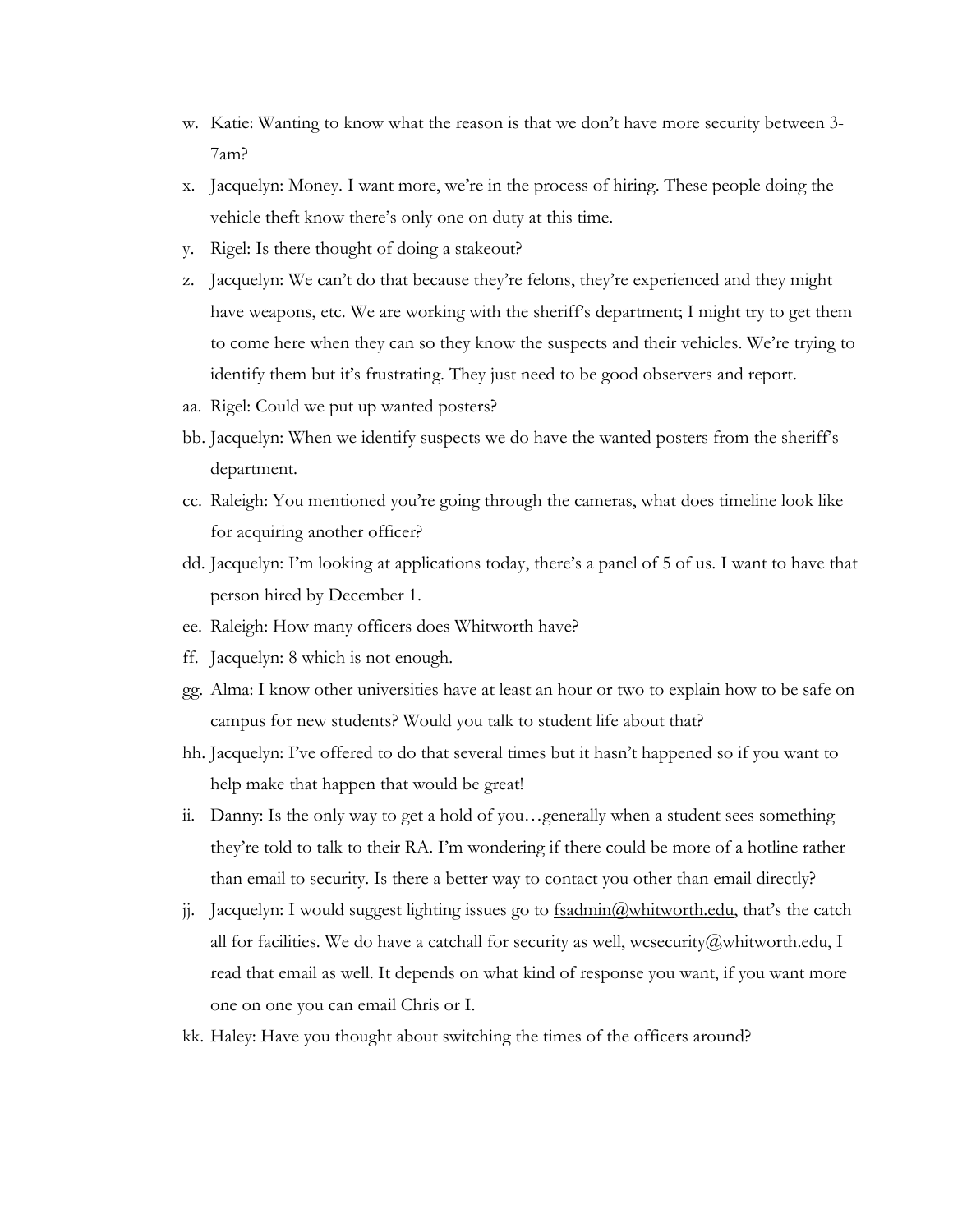- ll. Jacquelyn: Yes, we are looking at that, I want more officers and I'm looking at a better use of our resources. We have a schedule and I think its work looking at changing that and making better use of what we've got. Looking at that in the next couple months.
- mm. Jordan: How long has it been since the last incident?
- nn. Jacquelyn: Vehicle vandalism- 10/16. It's tapered off.
- oo. Elizabeth: One thing that deterred them, I've seen a sheriff parked here. What is security protocol, is there basic training? Would you consider sending out wanted posters to students?
- pp. Jacquelyn: As far as the wanted posters, that can go both ways. I would not want to burden you guys with stuff that you might not need to know about. Also if I identify a suspect they will dress themselves differently, cut their hair, etc. I would take it on a caseby-case basis. We've put out pirate port announcements. Most of my staff is from a police department so they've been law enforcement trained, mostly military and police. They get training here too anyways.

## VIII. Reports & Vibes **(15 min)**

- a. Ali: Pass
- b. Danny: Whitworth.fm was responsible for music at Monster Mash, and we're working with Jacob for this weekend Midnight Madness. Also update on streamer boxes, it's in the hands of the tech people in the library and I'm trying to get them to do what they can. Look for those eventually.
- c. Matt: Our crocuses came in today! They are flower bulbs. We bought 1500 crocus bulbs, Kipos split the cost with various dorm communities. Does anyone have an idea of how many of these bags it takes?... They're all in here!
	- i. Niko: What the role of non-native species of flowers plays into Kipos' mission?
	- ii. Matt: We talked to the Kipos garden manager Eli Dietz has experience growing plants and he said it was ok because we're not pushing out any species.
	- iii. Jenna: How do you know what color it is?
	- iv. Matt: This is a mystery bag of yellow white and purple! We're planting them Sunday at 1pm. We'll get out to you which dorms are planting at which time. Hopefully this can be a community activity!
- d. Graham: Pass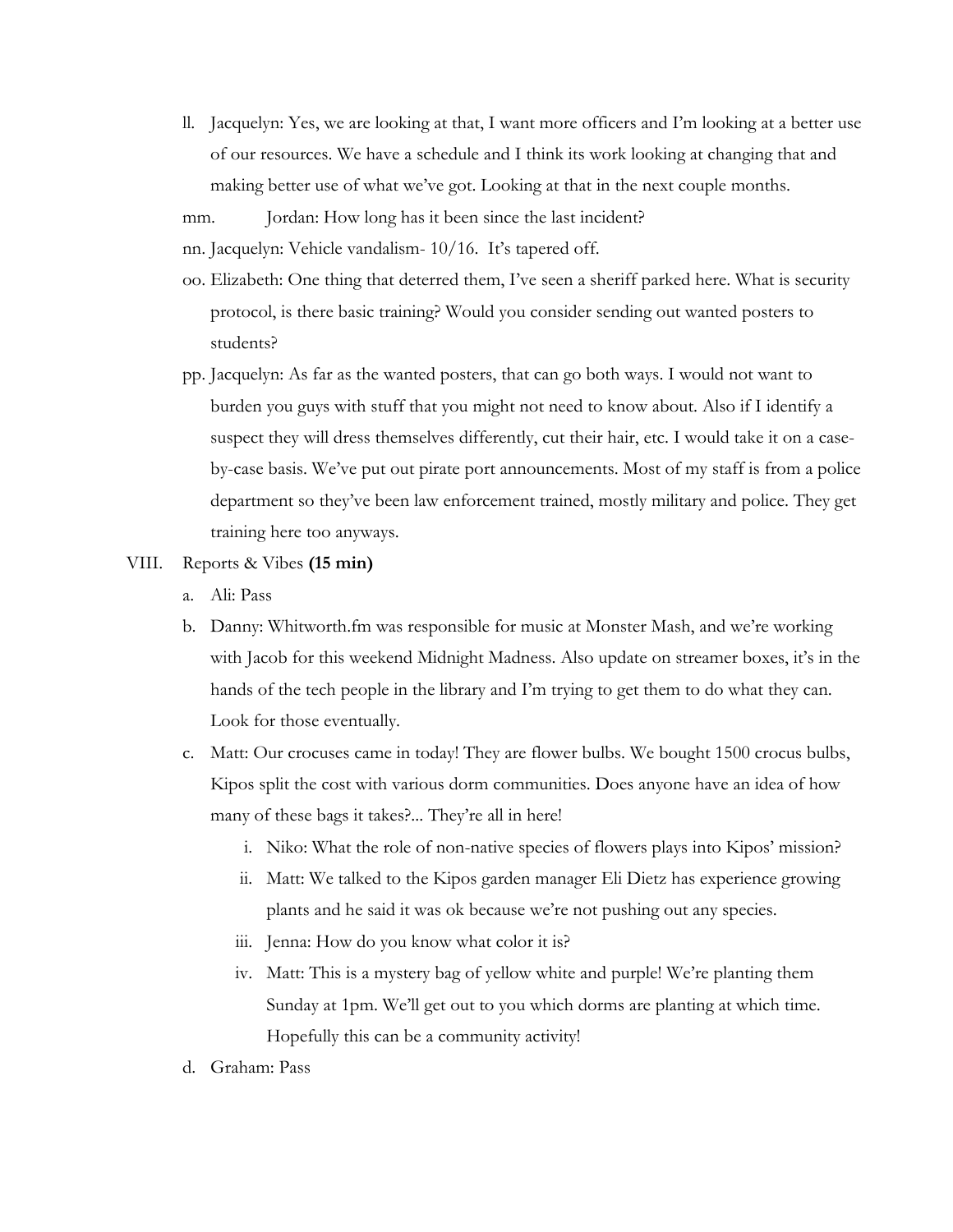- e. Jacob: Mascot schedule, I will get that going soon. Second, all senators I need your announcements by Friday, I've only had 2 so far. Third, we have a Midnight Madness video to show! (shows video) Shout out to Kelly Logie for helping make that video. Those who are raffle managers for the evening, I have another job- raffle ticket passer outer, standing at front steps of field house. Jerrica, Ashton, Graham, and Elaine. I need 2 of you to pass out raffle tickets at the door, everyone gets a ticket until we run out of raffles. There will be prizes associated with different games and events but also free giveaways for showing up {Graham and Ashton volunteer}. Dayna- I need to get the purchasing card for Friday and Saturday. Me and Jordan will be spending Thursday morning at 11 flying the drone inside to practice a little bit. Hopefully the half court shot goes in. Questions?
- f. Danny: Is this all black, all white?
- g. Jacob: It's whatever. Everyone will get a prize by the end of the night. I just want people to be there and have fun. Outdoor rec- sent an email to Brad about renting climbing helmets to use in an activity. Eric will be doing a Whitworth.fm broadcast of the event, side player interviews. DP doing my music. Reminder we have a meeting at 7:15pm tomorrow for those of you I emailed.
- h. Naomi: Are raffle tickets for prizes in general and for tuition the same?
- i. Jacob: No they're two separate things. We have to video everything that goes on in preparation for the shot, etc so those will be different.
- j. Graham: As ASWU are we allowed to enter the raffle for tuition
- k. Jacob: You can enter for the shot as long as you're not affiliated with the insurance company, or if you have previous organized experience with basketball. If you played or coached at the Olympic, pro or semi pro level, etc you can't do it.
- l. Ian: ASWU members have gotten shirts on Friday to promote in the past, will we be doing that?
- m. Jacob: I was hoping they would be here by today but they're not. We'll find a way to get them to you beforehand, that's just for ASWU.
- n. Jordan: You could send an email when they come in to come pick them up?
- o. Jacob: If they come in then I will do that.
- p. Alicen: Monster Mash went really well, raised over \$900. This weekend on Friday we have a Shameless Warren Women retreat, taking over the chapel and having speakers come in. Had a root beer float night, and toothbrushes arrived for operation Christmas Child today.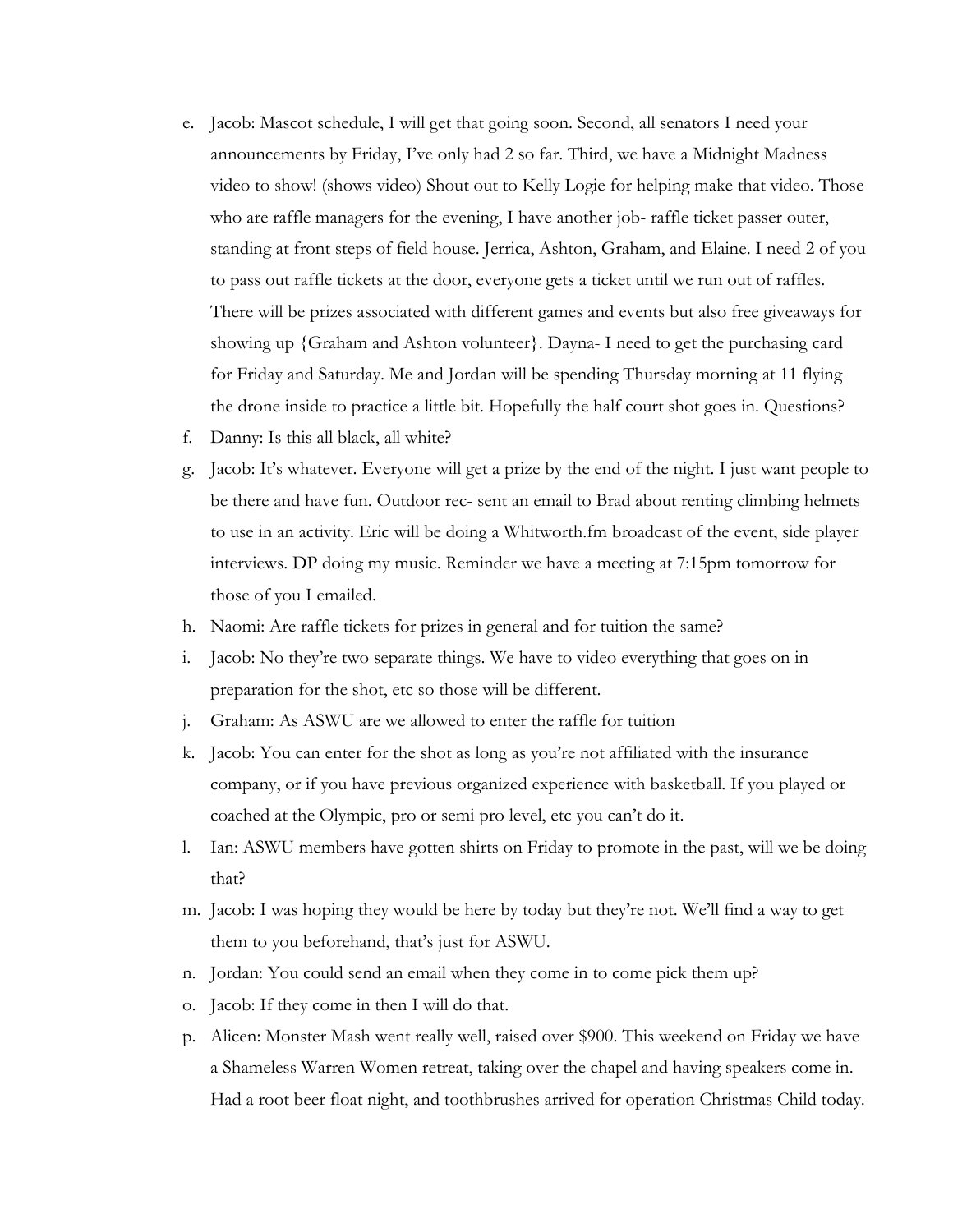- i. Guest: I heard we sold tickets to 80 some groups, how do those numbers add up?
- ii. Alicen: We had 87 or 88 groups on the paper going through the haunted house, I think some people might have snuck in or gone multiple times. We had tickets we put in every time we got someone to pay, so.
- q. Laurel: I have a movie tomorrow night, EJ 233 and it's free! It's kind of like Shutter Island.
- r. Haley: tomorrow a couple Warren and Ballard residents will be asking for donations for Operation Christmas Child.
- s. Jerrica: Pass
- t. Marianne: Pass
- u. Proxy for Josh: Pass
- v. Aly: Get to know ASWU prime time next Monday!
- w. Rigel: Haunted house was awesome!
- x. Raleigh: Pass
- y. Niehls: Tomorrow night we have ski and snowboard film festival, MPR 7pm. 18 free lift tickets to give away. Promo booth tomorrow afternoon to raise more awareness. Showing footage from snowboarding films, and Saturday we have a road biking trip.
- z. Jenna: We ordered sweatshirts today.
- aa. Saige: Down to our last 2 sweatshirt designs.
- bb. Elaine: Pass
- cc. Jordan: Intramurals are going good, very tough loss to Mediocre at Best last night.
- dd. Samantha: Remember the drill is going on tomorrow, communications is trying to promote it but they like to use Pirate Port.
- ee. Ashton L: Senior cards are here, go get yours! At the info desk, show your ID.
- ff. Katie: All 7 media people got back safely from Philadelphia, we learned a lot and it was a great trip! Also check out next month's Whitworthian, it will have pretty cool stuff from Midnight Madness.
- gg. Skyler: Jerrica and I are working on our service project together.
- hh. Lauren: Senators get posters for Boppell Coffee House, looking for more performers and visual artists. Sweatshirts in the works.
- ii. Bre: Pass
- jj. Erika: Tonight is off campus free fro-yo night for people off campus from 7-8pm. Graham is putting on a barn dance that will happen soon.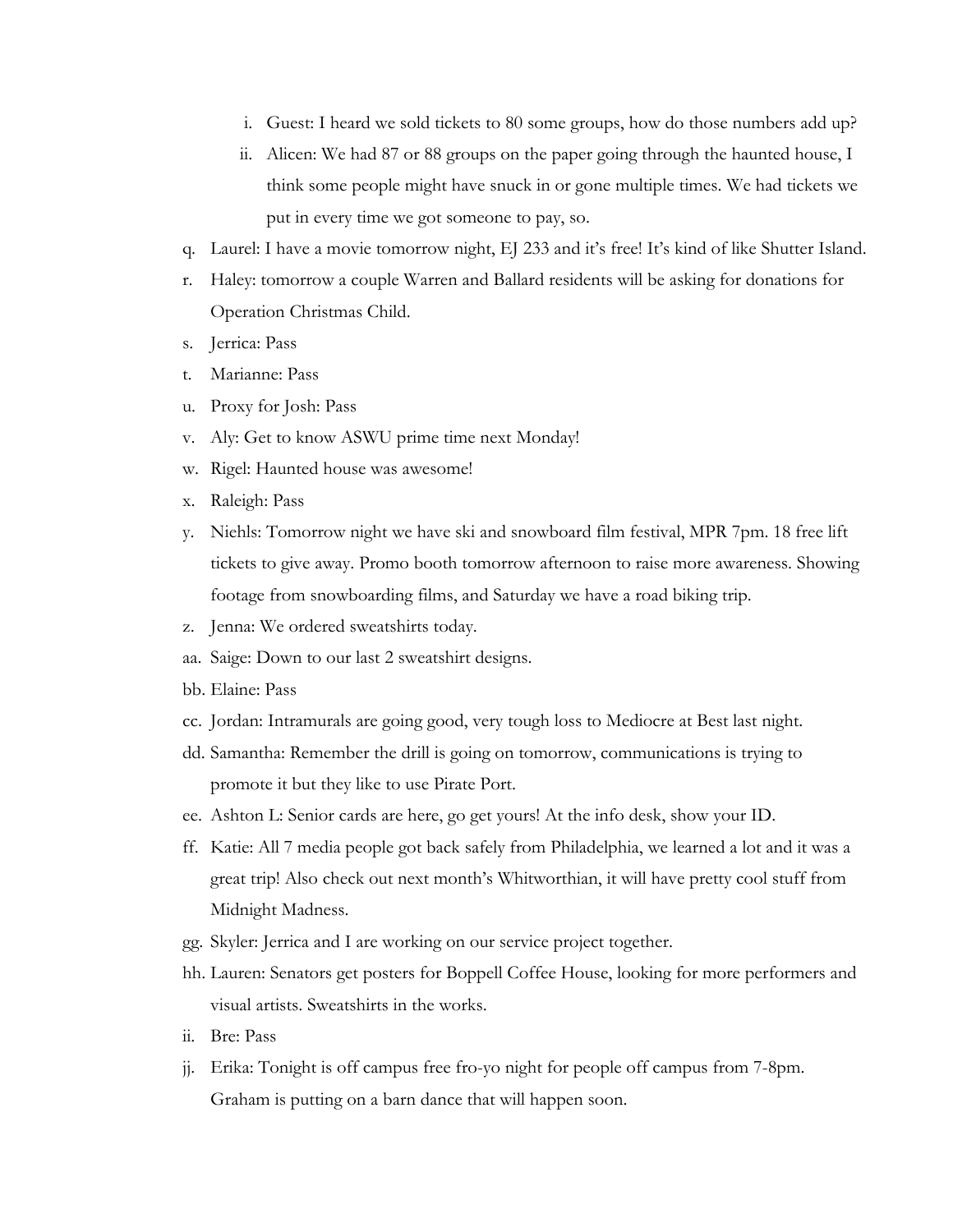- kk. Ashton S: This Friday, HOLA is doing their dance festival. 8-11 open floor with a lesson beforehand.
- IX. ASWU Sustainability Conversation **(10 min)**
	- a. Kevin: Regarding new addition to our Bylaws about carbon offsets. Decided to table it last week, has there been any grand enlightenments?
	- b. Samantha: Have we talked to clubs about this at all still?
	- c. Kevin: I've mentioned it a little bit.
	- d. Samantha: I think those voices are important because their budgets are small and they use it to get food, etc. so I think we need to get their opinions before we pass it.
	- e. Graham: Did you amend it at all?
	- f. Kevin: We did.
	- g. Jordan: This is not something we would require clubs to do this year right? It would only affect coordinators?
	- h. Matt: No it would affect clubs as well.
	- i. Kevin: Anyone with a budget in ASWU.
	- j. Jordan So the chapel?
	- k. Matt: We would work with them. There are groups that Kevin has direct oversight of, but there are other groups who he doesn't and we will work directly with them to help them accomplish the same things.
	- l. Jordan: Suggestion, because coordinators have more budget and flexibility until we rebudget the clubs they shouldn't be included until the end of the year.
	- m. Kevin: I just want to re-emphasize how little it affects the clubs. They don't turn in receipts very often. This is supposed to encourage them to combine trips to just turn in one receipt. \$1-\$3 won't kill them. We also have unallocated for them to requisition if they need more money.
	- n. Ashton L: Would you be willing to subsidize a club's budget with the sustainability coordinator budget if they couldn't afford to do this?
	- o. Matt: I would be willing to talk to them about it. If it was a huge pain, I couldn't see \$2 making it so they couldn't afford something but yes we could talk about it.
	- p. Ashton: Mostly I would just do that to put them at ease.
	- q. Jenna: Motion to vote and pass this.
	- r. Second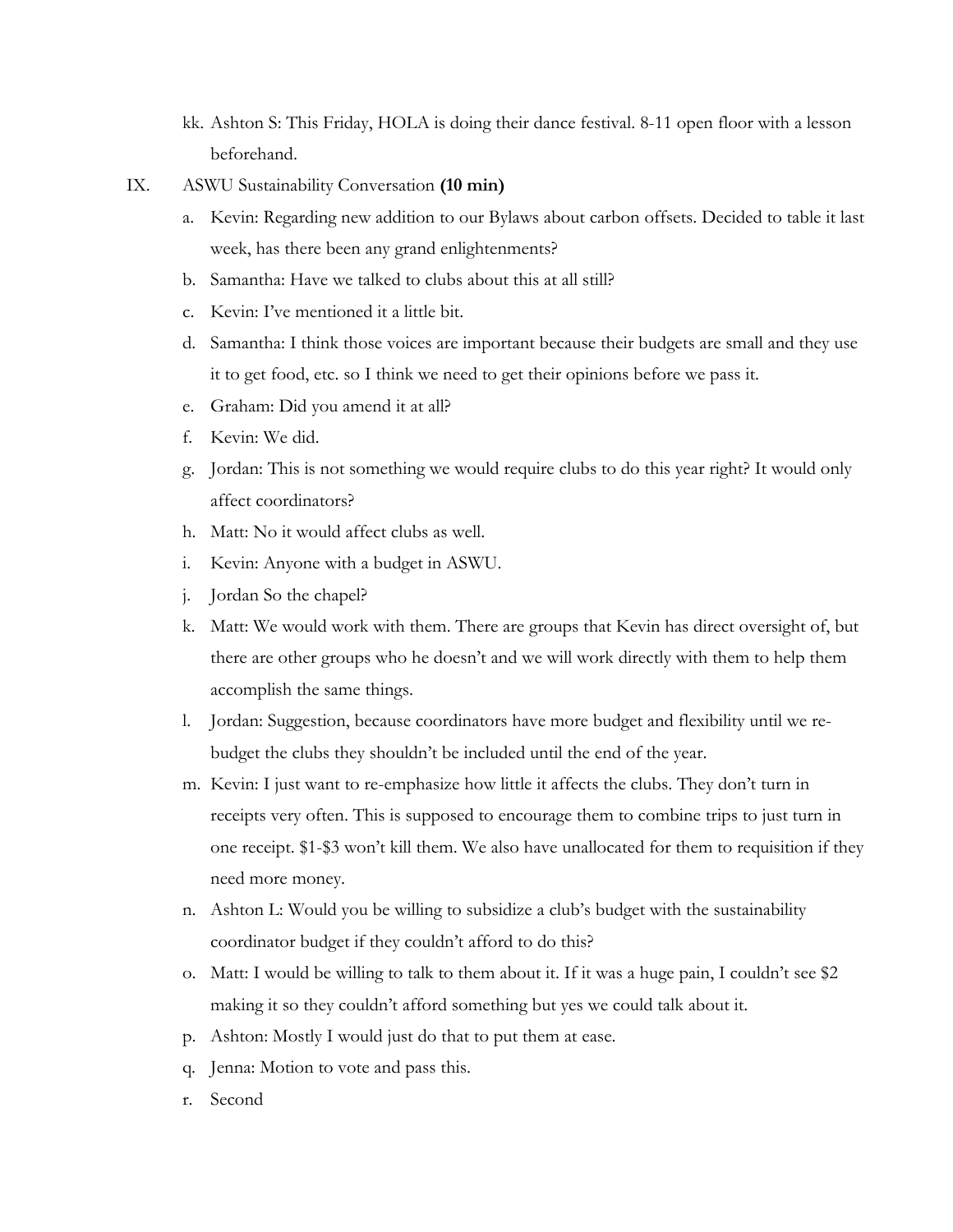- s. All in favor- 12 in favor, 3 opposed. Passed.
- t. Kevin: Great, that will be added.

## X. FVP **(10 min)**

- a. Updates
- b. Kevin: Haven't spent too much unallocated yet, more will be coming in (happens throughout the year) Unallocated \$15,889. Capital: \$10,998. Midweek we had a requisition for a microfinance event, and we passed it. We also gave money to the Duvall fourth floor party. Ashton will talk about a requisition- in her budget there's \$6,500 total. There's an item that says she will receive \$1,200 from Fred Meyer but she didn't receive it and this is to replace what was lost. Finance committee passed this quickly.
- c. Senior Class Requisition
- d. Ashton: This year Fred Meyer decided not to give us money. It's just to put my budget back at what it's supposed to be at. I'm doing this now because I know there's money and time. We've always had a hard time with Fred Meyer giving us money. This year's difficulty- they thought the money was being used for buses and I guess it wasn't explicit that it was going to the senior class, but they decided not to give us the money which is why we did Target night instead.
- e. Sam: If the requisition passed would you still pursue getting the money from them?
- f. Ashton: No, they said they won't give it to us. It happened in the middle of the summer.
- g. Jerrica: Do you know the difficulties of why, because we had problems with Fred Meyer night?
- h. Ashton: Yeah it's the same thing.
- i. Motion to pass, second, requisition passed!

## XI. EVP **(5 min)**

- a. Updates
- b. Eli: Reminder to senators- you can ask for time during your GE 330 meetings with leadership teams so you can explain what's going on in ASWU right now. I've heard there has been some lack of communication, so remember your job is to represent your dorm and to report what's going on here back to your leadership teams.
- c. Senate Elections Timeline
- d. Eli: We need to vote on a timeline for elections. Rigel and Aly are only here for this semester. We need to start working on the process. Timeline laid out- will happen before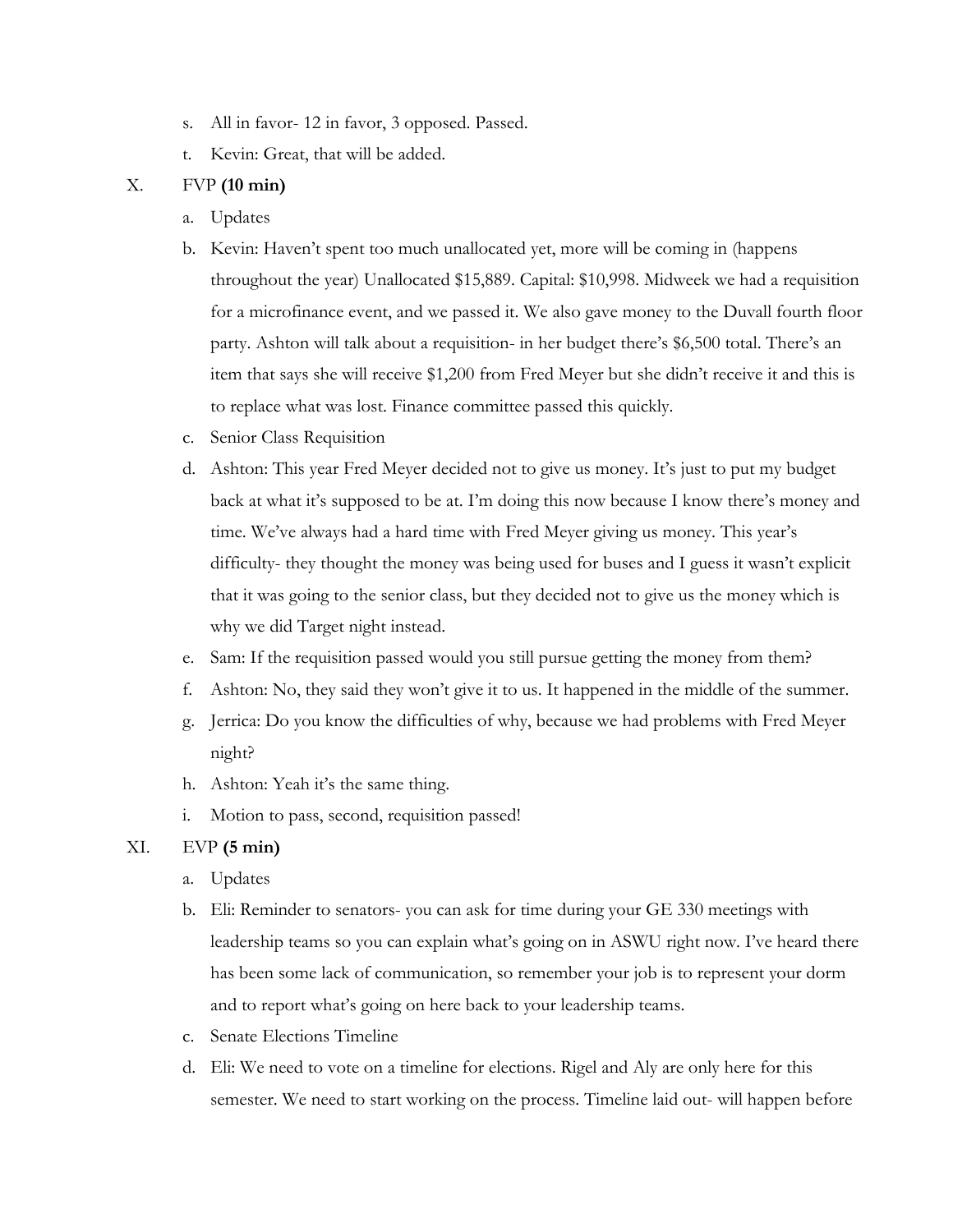Thanksgiving. Just 2 positions to fill, and we can put in intense efforts. Proposed timeline-Nov 7 apps would open, close on Nov 14, primary elections would be Nov 18 and generals would be Nov 20. When apps close, come the 15<sup>th</sup> is when you could start campaigning and Nov 13 would be the info meeting about it. Easier to do fewer people instead of the reps election which was more.

- e. Jerrica: Will we have online working for this?
- f. Yes
- g. Erika: Does that mean that their term ends on Nov 20?
- h. Eli: No there's a "lame duck period" so these people still retain power this semester. Nice transition time over Jan Term.
- i. William: You said SEC doesn't have enough members right now?
- j. You're in! We have to approve this timeline.
- k. Motion, second, approved!
- XII. President **(10 min)**
	- a. Ian: Just want to give a brief rundown of the last Thursday's information night. Last Thursday we had about 50-60 people show up to the info session. Carol Simon did a great job representing the university and explaining the policy. In my own opinion Forrest Baird did a phenomenal job articulating positions for and against. Theological, political, personal, perceptional, and practical. Did a number of arguments and response from opposing viewpoints, etc. He was very thorough and talked with a lot of faculty across the board. It takes courage to talk about some issues that are controversial but he did a really great job and we appreciate their willingness to step up. Had time for Q&A, then had conversations in 3 dorm primetimes. Information and history of why this is being brought up this year, etc. For the past couple days we've been talking about future steps. Met with Beck Taylor today to talk about this topic and the most responsible way to move forward on this issue. After hearing different questions, we thought it would be best to have 2 more town halls hosted by ASWU. One before Christmas break and one during Jan Term. The first would be on theological understandings of this issue, we haven't planned out what it would look like but we know students want to hear the different understandings on this topic. Then the second would be on those affected both those who identify as LGB and those who are maybe against this change in policy. This is just to explain and further educate people on this issue because as student government our job is to make sure students are aware.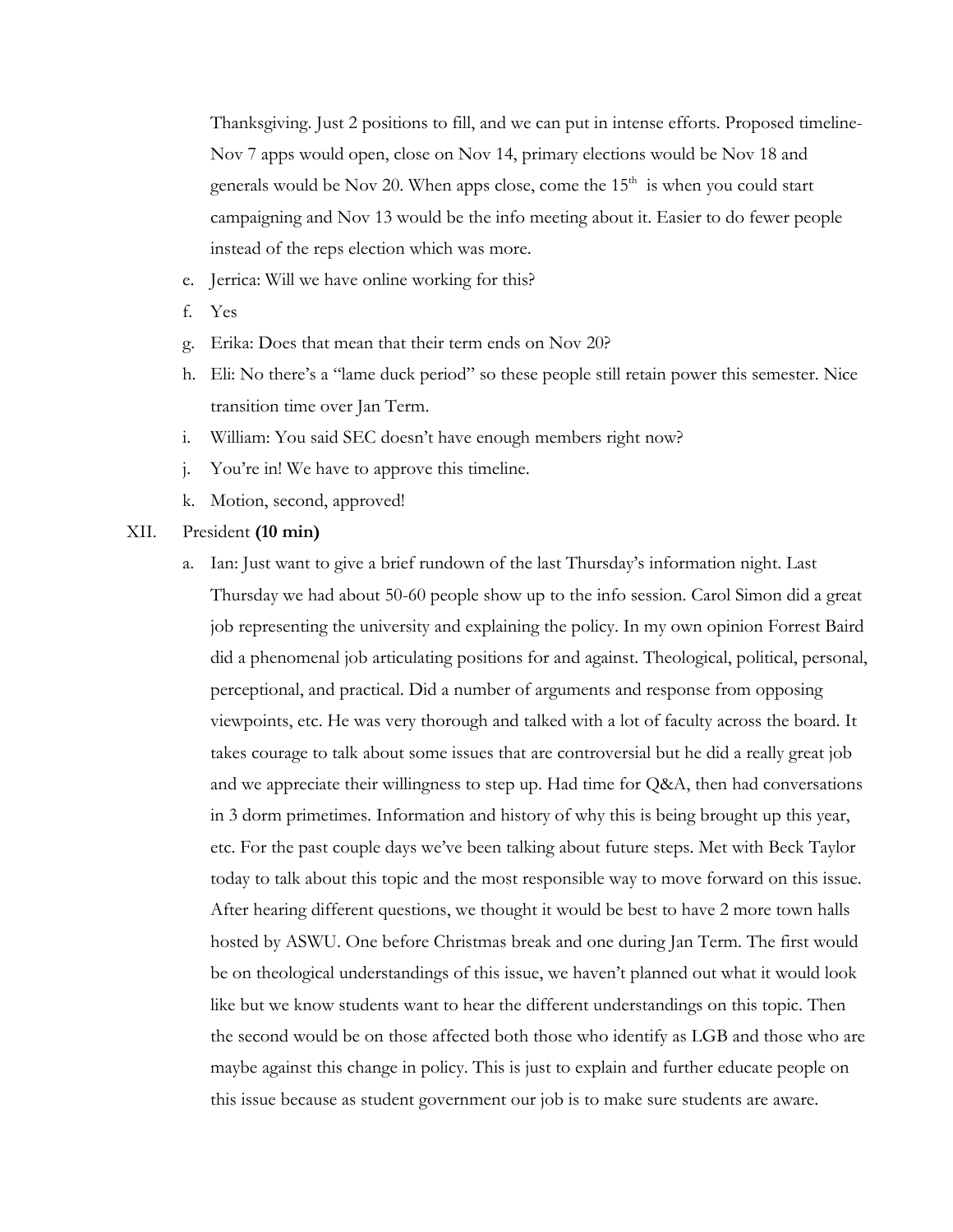- b. Aly: How are we going to boost attendance?
- c. Ian: We planned that first one on a faster pace because we wanted to respond quickly to the survey, but I think there's a better way we can advertise and use a number of different ways.
- d. Eli: The reason why I brought up the senators you have to represent what goes on here to your teams is because there were some RD's that told me they could've helped more to advertise if they would have known about it. We were just moving fast and could have done more advertising. We have ideas- emailing department chairs, communicating better with RD's, and using Pirate Port of course.
- e. Ian: Faculty and Staff do use Pirate port and we tried to look into that but there's a lot of hoops to jump through
- f. Aly: I'm on the department chairs committee do you want us to bring it up?
- g. Ian: Talk to me after.
- h. Jacob: Having people that identify as LGB on the panel?
- i. Eli: These are rough outlines, we'll be calling for a taskforce to help plan it. We've heard calls from students for theological and other perspectives.
- j. Jacob: Are you looking for student and faculty panels or just faculty?
- k. Eli: The task force would discuss that.
- l. Sam: With this theology panel, what steps would be made to have the people be theology professors?
- m. Ian: We discussed this with Beck, got a recommendation to talk with Jerry Sitser and see how we can best engage our own theology department.
- n. Sam: Just knowing for sure that it would actually be theology professors?
- o. Eli: We will do our best to make sure its theologians talking about the issue because that would be ideal.
- p. Ian: We can further talk about this, but I'd like to keep it in house and people from Whitworth. But they have to be willing and able to talk about it. Also looking into doing more constituency reports to engage students, getting and giving information. Not sure what questions we will be asking but we thought that would be a good way to get info to campus. Our survey- it does not fully represent our campus so that's another way to engage students in that conversation. Also talking about making a faculty/staff survey to see what faculty and staff think about this. When we talked with Forrest he said he would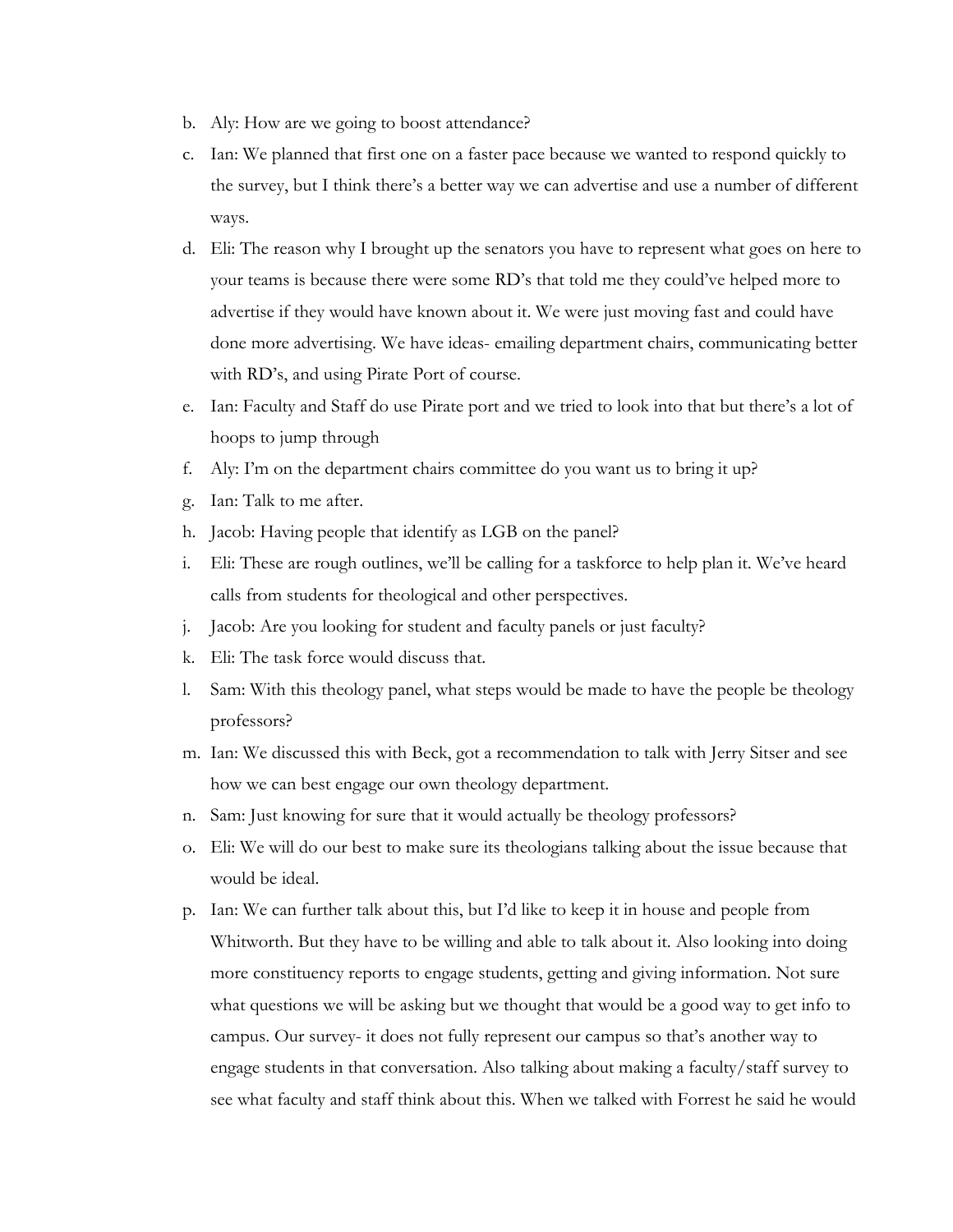bring that to faculty exec and see if they would do a poll. Faculty on a number of issues have not taken a stance on anything, thought that would be a way of choosing a side. But he said he would support students if they brought an issue to the table. We will be forming a task force. How we did for last time; a group getting together to talk about the steps to take.

- q. Eli: I won't be here during Jan term but I'd help head up the theological one and looking at how we're going to advertise. Come find me if you're interested in helping on that one.
- r. Ian: Let us know if you're interested on working on these! Theological understandings and also those affected. Also looking at resolutions, should this go through by ASWU? In the spring we have a mini retreat and we plan and talk about the spring semester. Thought that would be a great time to make a decision to say what ASWU will be doing, but we need to make sure we're prepared. Often we lose traction in the spring with focus elsewhere so we want to have those conversations now so we can hit the ground running in the spring.
- s. Eli: It's not whatever that group thinks of is what we will use, it's just so we have a place to start. We need to have something more than zero come February.
- t. Matt: Is it possible to have those panels recorded?
- u. Ian: Yes we could do that.
- v. Aly: Was the last one recorded? {no}
- w. Lauren: When is trustee week/day?
- x. Ian: Mid April. The Board of trustees also has a retreat in Phoenix over Jan term.
- y. Sam: I appreciate Ian adding in the theological component in, and I encourage everyone to think about what Forrest said about how this needs to fit within Whitworth's theological basis. It's so important to think in terms of what the scripture says and to think about it in the way that Forrest spoke about.
- z. Ian: Thank you to everyone keeping others accountable to make sure we're bringing all cards to the table.
- aa. Lauren: I was talking to my RD and she suggested we have an alumni voice because donors are a big part of this.
- bb. Ian: We brought that up in conversation today, we're here for students and campus firstly. But it is important that we think about this decision as a whole, including donors and alumni and friends of Whitworth in our community too.
- XIII. For the good of the order